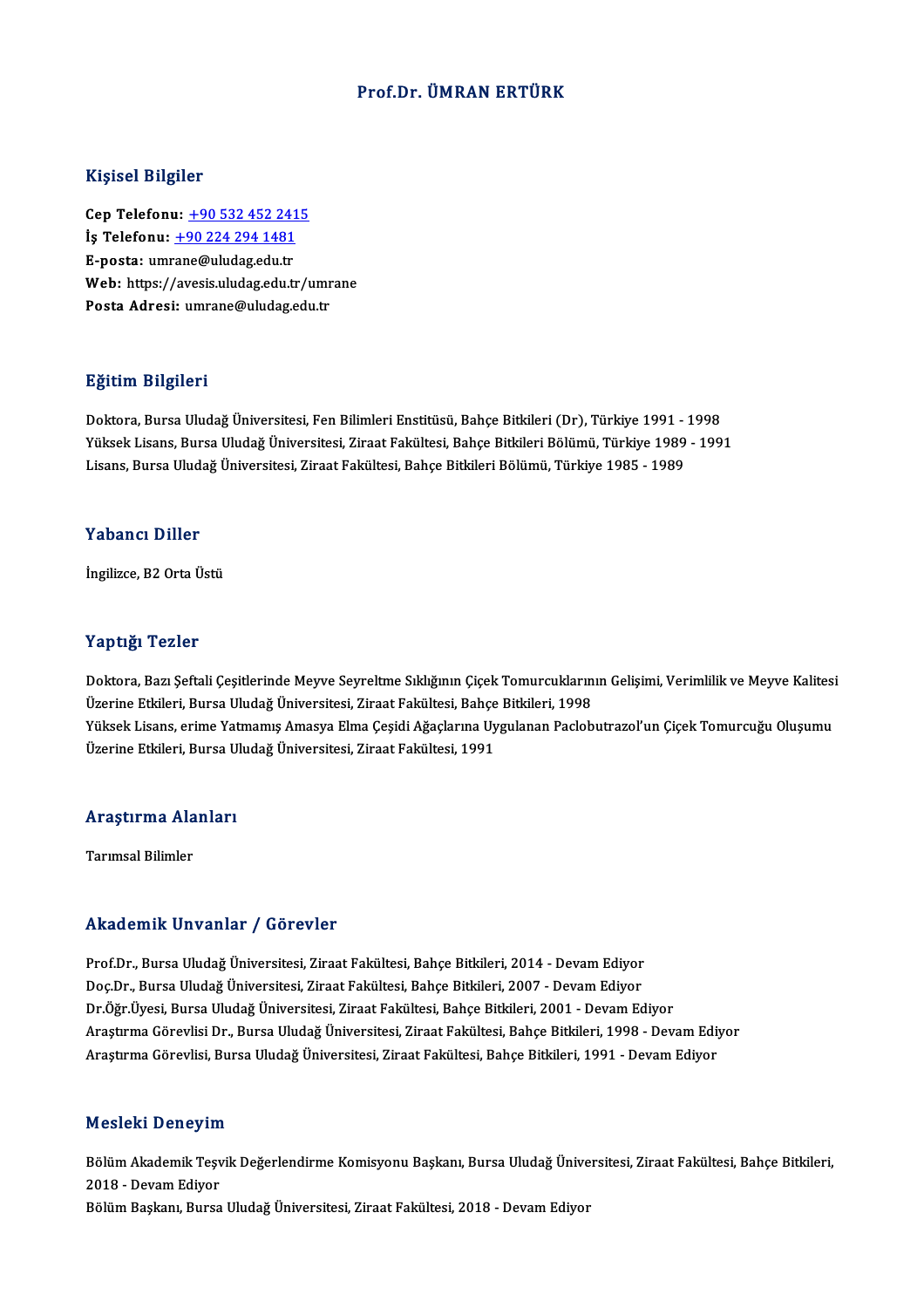Fakülte Akademik Kurul Üyesi, Bursa Uludağ Üniversitesi, Ziraat Fakültesi, Bahçe Bitkileri, 2016 - Devam Ediyor<br>Fakülte Vänetim Kurullı Üyesi, Bursa Uludağ Üniversitesi, Ziraat Fakültesi, Bahçe Bitkileri, 2016 - Devam Ediy Fakülte Akademik Kurul Üyesi, Bursa Uludağ Üniversitesi, Ziraat Fakültesi, Bahçe Bitkileri, 2016 - Devam Ediyor<br>Fakülte Yönetim Kurulu Üyesi, Bursa Uludağ Üniversitesi, Ziraat Fakültesi, Bahçe Bitkileri, 2016 - Devam Ediyo Fakülte Akademik Kurul Üyesi, Bursa Uludağ Üniversitesi, Ziraat Fakültesi, Bahçe Bitkileri, 2016 - D<br>Fakülte Yönetim Kurulu Üyesi, Bursa Uludağ Üniversitesi, Ziraat Fakültesi, Bahçe Bitkileri, 2016 - D<br>Bölüm Başkan Yardımc Bölüm Başkan Yardımcısı, Bursa Uludağ Üniversitesi, Ziraat Fakültesi, Bahçe Bitkileri, 2012 - 2018<br>Verdiği Dersler

Bahçe Bitkilerinde Ekolojik Esaslar, Yüksek Lisans, 2020 - 2021 verlargi Derbier<br>Bahçe Bitkilerinde Ekolojik Esaslar, Yüksek Lisans, 2020 - 2021<br>MEYVE YETİŞTİRİCİLİĞİNDE ANAÇ KULLANIMI, Yüksek Lisans, 2019 - 2020<br>Meyve Ağaslarında Vani Budama ve Terbiye Sistemleri, Yüksek Lisans, 2020 Meyve Ağaçlarında Yeni Budama ve Terbiye Sistemleri, Yüksek Lisans, 2020 - 2021<br>Tarım Deontolojisi, Lisans, 2019 - 2020 MEYVE YETİŞTİRİCİLİĞİNDE ANAÇ KULI<br>Meyve Ağaçlarında Yeni Budama ve Terl<br>Tarım Deontolojisi, Lisans, 2019 - 2020<br>MEYVE TÜPLERİNDE ANAÇ ISLAHLDOL MEYVE TÜRLERİNDE ANAÇ ISLAHI, Doktora, 2019 - 2020 MeyveTürlerinde FidanÜretimTeknikleri,YüksekLisans,2020 -2021 MEYVE TÜRLERİNDE ANAÇ ISLAHI, Doktora, 2019 - 2020<br>Meyve Türlerinde Fidan Üretim Teknikleri, Yüksek Lisans,<br>BAHÇE BİTKİLERİ BİYOTEKNOLOJİSİ, Lisans, 2019 - 2020<br>Bahçe Bitkileri Firyelejisi, Lisans, 2019, 2020 Meyve Türlerinde Fidan Üretim Teknikleri, Yük<br>BAHÇE BİTKİLERİ BİYOTEKNOLOJİSİ, Lisans, 2<br>Bahçe Bitkileri Fizyolojisi, Lisans, 2019 - 2020<br>Canal Maureailik, Lisans, 2020, 2021 BAHÇE BİTKİLERİ BİYOTEKNOLOJİSİ, I<br>Bahçe Bitkileri Fizyolojisi, Lisans, 2019<br>Genel Meyvecilik, Lisans, 2020 - 2021<br><sup>Human</sup> İldim Mayyeleri II, Lisans, 2019 Bahçe Bitkileri Fizyolojisi, Lisans, 2019 - 2020<br>Genel Meyvecilik, Lisans, 2020 - 2021<br>Ilıman İklim Meyveleri II, Lisans, 2019 - 2020 Subtropik İklim Meyveleri, Lisans, 2020 - 2021 Bahçe Bitkilerinde Araştırma Teknikleri ve Yayın Etiği, Yüksek Lisans, 2019 - 2020 Subtropik İklim Meyveleri, Lisans, 2020 - 2021<br>Bahçe Bitkilerinde Araştırma Teknikleri ve Yayın Etiği, Yüksek Lisans, 2019 - 2020<br>ILIMAN İKLİM MEYVE YETİŞTİRİCİLİĞİNDE YENİ GELİŞMELER, Doktora, 2019 - 2020<br>Iliman İklim May Bahçe Bitkilerinde Araştırma Teknikleri ve Yayın Etiği, Yüksek Lisans, 2019<br>ILIMAN İKLİM MEYVE YETİŞTİRİCİLİĞİNDE YENİ GELİŞMELER, Doktora, 20<br>Ilıman İklim Meyve Yetiştiriciliğinde Yeni Gelişmeler, Doktora, 2020 - 2021<br>Ilı ILIMAN İKLİM MEYVE YETİŞTİRİCİLİĞİNDE Y<br>Ilıman İklim Meyve Yetiştiriciliğinde Yeni Geli;<br>Ilıman İklim Meyveleri I, Lisans, 2020 - 2021<br>ECZOTİK MEYVELER Lisans, 2019, 2020 Ilıman İklim Meyve Yetiştiriciliğinde Yeni Gelişmeler, Doktora, 2020 - 2021<br>Ilıman İklim Meyveleri I, Lisans, 2020 - 2021<br>EGZOTİK MEYVELER, Lisans, 2019 - 2020<br>Budama Tekniği, Lisans, 2020 - 2021 EGZOTİK MEYVELER, Lisans, 2019 - 2020

# SCI, SSCI ve AHCI İndekslerine Giren Dergilerde Yayınlanan Makaleler

CI, SSCI ve AHCI İndekslerine Giren Dergilerde Yayınlanan Makaleler<br>I. Varietal and time dependent differences in juglone and total phenolic contents of the walnut<br>(Juglans ragia J.) laaves ESSITYS INTERNATIONS<br>Varietal and time depend<br>(Juglans regia L.) leaves<br>VOCACALISYAN L.Turen E (Juglans regia L.) leaves<br>KOCAÇALIŞKAN İ., Turan E., ERTÜRK Ü., DEMİR Y., Terzi I. PROGRESS IN NUTRITION, cilt.22, sa.1, ss.193-198, 2020 (SCI İndekslerine Giren Dergi) KOCAÇALIŞKAN İ., Turan E., ERTÜRK Ü., DEMİR Y., Terzi I.<br>PROGRESS IN NUTRITION, cilt.22, sa.1, ss.193-198, 2020 (SCI İndekslerine Giren Dergi)<br>II. DETERMINATION OF NUT PROPERTIES AND CHEMICAL COMPOSITIONS OF WALNUT (JUGLAN PROGRESS IN NUTRITION, cilt.22, sa.1, ss.193-198, 2020 (SCI İndekslerine Giren<br>DETERMINATION OF NUT PROPERTIES AND CHEMICAL COMPOSITIONS<br>L.) GENOTYPES GROWN IN WALNUT-FRUIT FORESTS OF KYRGYZSTAN<br>Ertyph Ü. Salak A.O. VÜCEL DETERMINATION OF NUT PROPERTIES AND CHEMICAL COMPOSITIONS OF<br>L.) GENOTYPES GROWN IN WALNUT-FRUIT FORESTS OF KYRGYZSTAN<br>Erturk Ü., Solak A. O. , YÜCEL S., Saliyeva K., SEVEROĞLU Z., ÖZYİĞİT İ. İ. , Borkoyev B.<br>ERESENIJIS EN L.) GENOTYPES GROWN IN WALNUT-FRUIT FORESTS OF KYRGYZSTAN<br>Erturk Ü., Solak A. O. , YÜCEL S., Saliyeva K., SEVEROĞLU Z., ÖZYİĞİT İ. İ. , Borkoyev B.<br>FRESENIUS ENVIRONMENTAL BULLETIN, cilt.29, ss.2809-2817, 2020 (SCI İndeksl Erturk Ü., Solak A. O. , YÜCEL S., Saliyeva K., SEVEROĞLU Z., ÖZYİĞİT İ. İ. , Borkoyev B.<br>FRESENIUS ENVIRONMENTAL BULLETIN, cilt.29, ss.2809-2817, 2020 (SCI İndekslerine Giren Dergi)<br>III. Heavy Metal Levels and Mineral FRESENIUS ENVIRONMENTAL BULLETIN, cilt.29<br>Heavy Metal Levels and Mineral Nutrient :<br>Kyrgyzstan: Nutritional Values of Kernels<br>ÖZVİĞİTİ I. Urac M.E. Valejn L.E. SEVEROĞLI Heavy Metal Levels and Mineral Nutrient Status of Natural Walnut (Juglans regia L.) Populations in<br>Kyrgyzstan: Nutritional Values of Kernels<br>ÖZYİĞİT İ. İ., Uras M. E. , Yalcin I. E. , SEVEROĞLU Z., DEMİR G., Borkoev B., Sa Ky<br>ÖZ<br>DI ÖZYİĞİT İ. İ. , Uras M. E. , Yalcin I. E. , SEVEROĞLU Z., DEMİR G., Borkoev B., Salieva K., YÜCEL S., ERTÜRK Ü., Solak A.<br>O.<br>BIOLOGICAL TRACE ELEMENT RESEARCH, cilt.189, sa.1, ss.277-290, 2019 (SCI İndekslerine Giren Dergi IV. Evaluation of chestnut genotypes fromDüzce vicinity, Turkey ZenginbalH.,ERTÜRKÜ.,KOŞARM.B. ,AhıD. Zenginbal H., ERTÜRK Ü., KOŞAR M. B. , Ahı D.<br>Acta Horticulturae, cilt.1220, ss.29-33, 2018 (SCI Expanded İndekslerine Giren Dergi)<br>V. Chemical Compositions and Sugar Profiles of Consumed Chestnut Cultivars in the Marm

Acta Horticulturae, cilt.1220, ss.29-33, 2018 (SCI Expanded İndekslerine Giren Dergi)

Acta Hor<br><mark>Chemica</mark><br>Turkey<br>MEPT C Chemical Composi<br>Turkey<br>MERT C., ERTÜRK Ü.<br>NOTULAE BOTANIC

Turkey<br>MERT C., ERTÜRK Ü.<br>NOTULAE BOTANICAE HORTI AGROBOTANICI CLUJ-NAPOCA, cilt.45, sa.1, ss.203-207, 2017 (SCI İndekslerine Giren<br>Dergi) MERT<br>NOTUL<br>Dergi)<br>Assess

NOTULAE BOTANICAE HORTI AGROBOTANICI CLUJ-NAPOCA, cilt.45, sa.1, ss.203-207, 2017 (SCI İndekslerine Gir<br>Dergi)<br>VI. Assessment of Genetic Relationship among Male and Female Fig Genotypes Using Simple Sequence<br>Papeat (SSP) M Dergi)<br>Assessment of Genetic<br>Repeat (SSR) Markers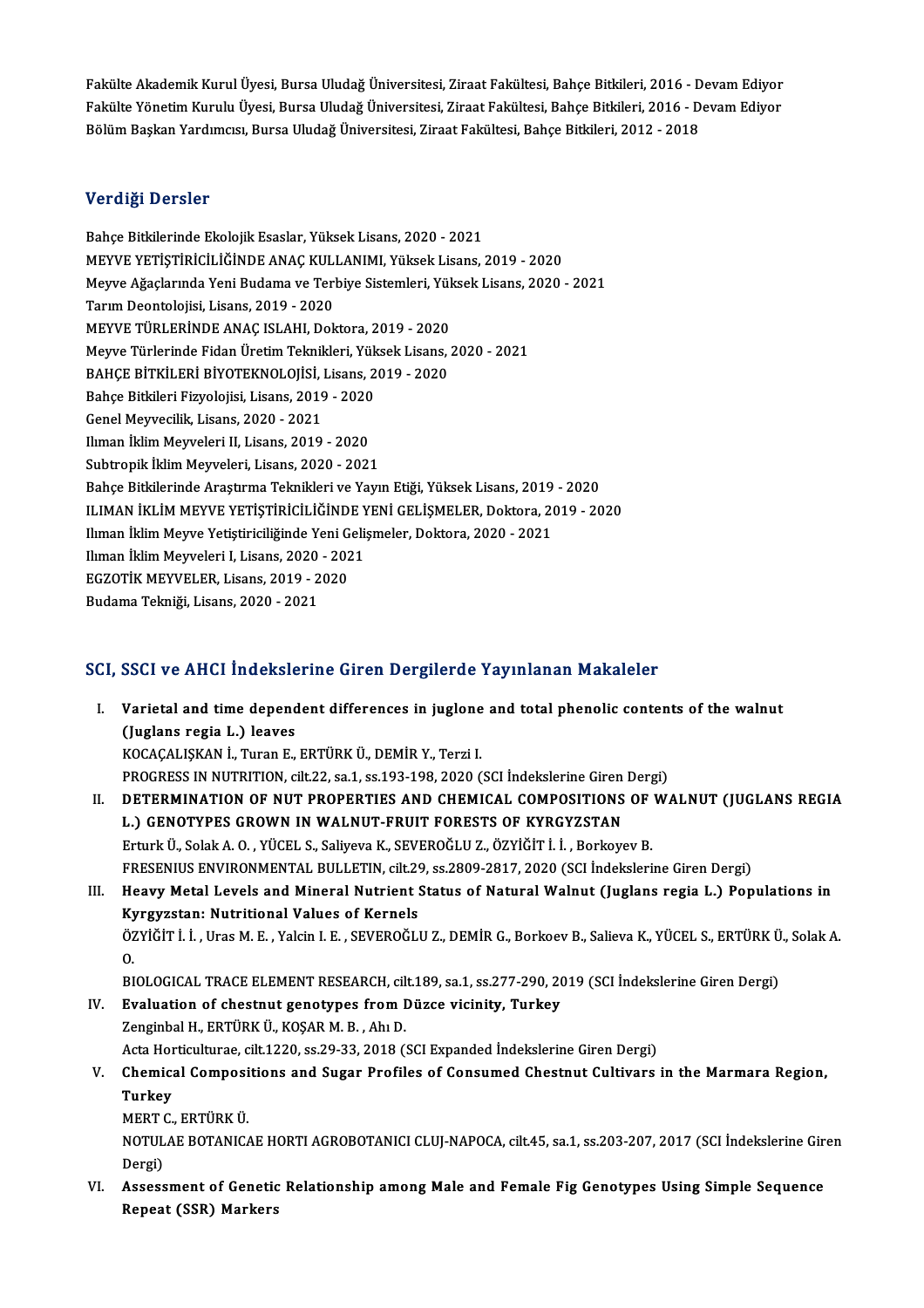Teoman S., İPEK M., ERTÜRK Ü., Aktepe Tangu N., Durgut E., BARUT E., ERCİŞLİ S., İPEK A.<br>NOTULAE BOTANICAE HOPTI ACROBOTANICI CLUI NAPOCA. silt 45, 83,1, 83,172,178, 201 Teoman S., İPEK M., ERTÜRK Ü., Aktepe Tangu N., Durgut E., BARUT E., ERCİŞLİ S., İPEK A.<br>NOTULAE BOTANICAE HORTI AGROBOTANICI CLUJ-NAPOCA, cilt.45, sa.1, ss.172-178, 2017 (SCI İndekslerine Giren Teoma<br>NOTUL<br>Dergi)<br>Chemi NOTULAE BOTANICAE HORTI AGROBOTANICI CLUJ-NAPOCA, cilt.45, sa.1, ss.172-178, 2017 (SCI İndeksleri<br>Dergi)<br>VII. Chemical composition and nutritive value of selected walnuts (Juglans regia L.) from Turkey

- Dergi)<br>Chemical composition and nutritive value of select<br>ERTÜRK Ü., Şisman T., Yerlikaya C., Ertürk O., Karadeniz T.<br>Asta Hertigulturae silt 1050 ss 221 224 2014 (SCL Evpan Chemical composition and nutritive value of selected walnuts (Juglans regia L<br>ERTÜRK Ü., Șisman T., Yerlikaya C., Ertürk O., Karadeniz T.<br>Acta Horticulturae, cilt.1050, ss.231-234, 2014 (SCI Expanded İndekslerine Giren Der
- ERTÜRK Ü., Şisman T., Yerlikaya C., Ertürk O., Karadeniz T.<br>Acta Horticulturae, cilt.1050, ss.231-234, 2014 (SCI Expanded Indekslerine Giren Dergi)<br>VIII. Effects of ethephone application on different harvesting methods and Acta Horticulturae, cilt.1050, ss.231-234, 2014 (SCI Expande<br>Effects of ethephone application on different harvest<br>Yalçin M., Acican T., ALİBAŞ K., ERTÜRK Ü., Akça Y., POLAT R.<br>Asta Hortisulturae, silt 1050, ss.222, 220, 2 Effects of ethephone application on different harvesting methods and hulling<br>Yalçin M., Acican T., ALİBAŞ K., ERTÜRK Ü., Akça Y., POLAT R.<br>Acta Horticulturae, cilt.1050, ss.323-330, 2014 (SCI Expanded İndekslerine Giren De Acta Horticulturae, cilt,1050, ss,323-330, 2014 (SCI Expanded Indekslerine Giren Dergi)

Yalçin M., Acican T., ALİBAŞ K., ERTÜRK Ü., Akça Y., POLAT R.<br>Acta Horticulturae, cilt.1050, ss.323-330, 2014 (SCI Expande<br>IX. Overview of walnut culture in Turkey<br>ERTÜRK Ü., Akça Y. ActaHorticulturae, cilt.1050, ss.369-372,2014 (SCIExpanded İndekslerineGirenDergi)

ERTÜRK Ü., Akça Y.<br>Acta Horticulturae, cilt.1050, ss.369-372, 2014 (SCI Expanded İndekslerine Giren Dergi)<br>X. The in vitro rooting performance of pear rootstock 'OHxF 333' in different rooting procedures<br>ERTÜRK Ü Acta Hortic<br><mark>The in viti</mark><br>ERTÜRK Ü.<br>Journal of l The in vitro rooting performance of pear rootstock 'OHxF 333' in different rooting procedures<br>ERTÜRK Ü.<br>Journal of Food, Agriculture and Environment, cilt.11, ss.1424-1427, 2013 (SCI Expanded İndekslerine Giren<br>Persi)

ERTÜR<br>Journal<br>Dergi)<br>Provin Journal of Food, Agriculture and Environment, cilt.11, ss.1424-1427, 2013 (SCI Expanded Indekslerine Giren<br>Dergi)<br>XI. Proximate Composition, Minerals and Fatty Acid Composition of Juglans Regia L. Genotypes and<br>Cultivers C

Dergi)<br>Proximate Composition, Mi<br>Cultivars Grown in Turkey<br>Yerlikave C. VÜCELS, EPTÜRK Proximate Composition, Minerals and Fatty Aci<br>Cultivars Grown in Turkey<br>Yerlikaya C., YÜCEL S., ERTÜRK Ü., KORUKLUOĞLU M.<br>PRAZILIAN ARCHIVES OF PIOLOCY AND TECHNOLOG

Cultivars Grown in Turkey<br>Yerlikaya C., YÜCEL S., ERTÜRK Ü., KORUKLUOĞLU M.<br>BRAZILIAN ARCHIVES OF BIOLOGY AND TECHNOLOGY, cilt.55, sa.5, ss.677-683, 2012 (SCI İndekslerine Giren Yerlikaya C., YÜCEL S., ERTÜRK Ü., KORUKLUOĞLU M.<br>BRAZILIAN ARCHIVES OF BIOLOGY AND TECHNOLOGY, cilt.55, sa.5, ss.677-683, 2012 (SCI İndekslerine Giren<br>Dergi)<br>The effect of calcium treatments on fruit quality and some phys BRAZILIAN ARCHIVES OF BIOLOGY AND TECHNOLOGY, cilt.55, sa.5, ss.677-683, 2012 (SCI İndekslerine Giren<br>Dergi)<br>XII. The effect of calcium treatments on fruit quality and some physiological disorders on granny smith<br>(malus da

# Dergi)<br>The effect of calcium treatments on fruit<br>(malus domestica borkh.) apple cultivar<br>YU DIZ H. EPTÜRK Ü. Vorlikave C The effect of calcium treatmen<br>(malus domestica borkh.) app<br>YILDIZ H., ERTÜRK Ü., Yerlikaya C.<br>Acta Hartiqulturae cilt 991, sa 1, ss (malus domestica borkh.) apple cultivar<br>YILDIZ H., ERTÜRK Ü., Yerlikaya C.<br>Acta Horticulturae, cilt.981, sa.1, ss.691-698, 2012 (SCI Expanded İndekslerine Giren Dergi)<br>Effect of sultivar on successful grafting and develenm

YILDIZ H., ERTÜRK Ü., Yerlikaya C.<br>Acta Horticulturae, cilt.981, sa.1, ss.691-698, 2012 (SCI Expanded İndekslerine Giren Dergi)<br>XIII. Effect of cultivar on successful grafting and development of nursery trees of potted Acta Hortic<br><mark>Effect of c</mark><br>ERTÜRK Ü.<br>Acta Hortic Effect of cultivar on successful grafting and development of nursery trees of pot<br>ERTÜRK Ü.<br>Acta Horticulturae, cilt.981, sa.1, ss.443-448, 2012 (SCI Expanded İndekslerine Giren Dergi)<br>THE EEEECTS OF AVC AND CA(3) TREATMEN

# ERTÜRK Ü.<br>Acta Horticulturae, cilt.981, sa.1, ss.443-448, 2012 (SCI Expanded İndekslerine Giren Dergi)<br>XIV. THE EFFECTS OF AVG AND GA(3) TREATMENTS ON PISTILLATE (FEMALE) FLOWER ABORTION IN<br>"SERIN" WALNUT CULTIVAR Acta Horticulturae, cilt.981, sa.1, s<br>THE EFFECTS OF AVG AND G.<br>"SEBIN" WALNUT CULTIVAR THE EFFECTS OF AVG AND GA(3) TR<br>"SEBIN" WALNUT CULTIVAR<br>AKÇA Y., Ozgen M., ERTÜRK Ü., ERCİŞLİ S.<br>ACTA SCIENTIARIJA POLONORUM HOPTI

"SEBIN" WALNUT CULTIVAR<br>AKÇA Y., Ozgen M., ERTÜRK Ü., ERCİŞLİ S.<br>ACTA SCIENTIARUM POLONORUM-HORTORUM CULTUS, cilt.11, sa.4, ss.179-185, 2012 (SCI İndekslerine Giren<br>Dergi) AKÇA Y<br>ACTA S<br>Dergi)<br>Deterr ACTA SCIENTIARUM POLONORUM-HORTORUM CULTUS, cilt.11, sa.4, ss.179-185, 2012 (SCI İndekslerine Giren<br>Dergi)<br>XV. Determination of genetic relationship among some walnut (Juglans regia L.) genotypes and their<br>Sarly bearing pr

# Dergi)<br>Determination of genetic relationship among<br>early-bearing progenies using RAPD markers<br>FRTÜRKÜ DALKU ICZ Determination of gene<br>early-bearing progeni<br>ERTÜRK Ü., DALKILIÇ Z.<br>POMANIAN PIOTECHNO

ERTÜRK Ü., DALKILIÇ Z.<br>ROMANIAN BIOTECHNOLOGICAL LETTERS, cilt.16, sa.1, ss.5944-5952, 2011 (SCI İndekslerine Giren Dergi)

# ERTÜRK Ü., DALKILIÇ Z.<br>ROMANIAN BIOTECHNOLOGICAL LETTERS, cilt.16, sa.1, ss.5944-5952, 2011 (SCI İndekslerin<br>XVI. Genetic Variability in Accessions of 'Amasya' Apple Cultivar Using RAPD Markers<br>EPTÜPK Ü. Akov M. E ROMANIAN BIOTECHN<br>Genetic Variability in<br>ERTÜRK Ü., Akcay M. E.<br>NOTIU AE POTANICAE I NOTULAE BOTANICAE HORTI AGROBOTANICI CLUJ-NAPOCA, cilt.38, sa.3, ss.239-245, 2010 (SCI İndekslerine Giren<br>Dergi) ERTÜRK Ü., Akcay M. E.

XVII. Antifungal activity of chestnut shell extracts

KUMRAL A., YAVUZ M., KORUKLUOĞLU M., ERTÜRK Ü.

Antifungal activity of chestnut shell extracts<br>KUMRAL A., YAVUZ M., KORUKLUOĞLU M., ERTÜRK Ü.<br>Acta Horticulturae, cilt.866, ss.459-465, 2010 (SCI Expanded İndekslerine Giren Dergi)<br>Effects of different treatments on reatin

# KUMRAL A., YAVUZ M., KORUKLUOĞLU M., ERTÜRK Ü.<br>Acta Horticulturae, cilt.866, ss.459-465, 2010 (SCI Expanded İndekslerine Giren Dergi)<br>XVIII. Effects of different treatments on rooting of European chestnut hardwood cuttings Acta Horticulturae, cil<br>Effects of different<br>ERTÜRK Ü., ÇETİN M.<br>Acta Horticulturae, cil Effects of different treatments on rooting of European chestnut hardwood ci<br>ERTÜRK Ü., ÇETİN M.<br>Acta Horticulturae, cilt.866, ss.321-324, 2010 (SCI Expanded İndekslerine Giren Dergi)<br>Craft compatibility in some Turkish she

- ERTÜRK Ü., ÇETİN M.<br>Acta Horticulturae, cilt.866, ss.321-324, 2010 (SCI Expanded İndekslerine Giren D<br>XIX. Graft compatibility in some Turkish chestnut genotypes (C. Sativa Mill.)<br>Serder U. Demineeu H. Mesit L. EPTÜRK Acta Horticulturae, cilt.866, ss.321-324, 201<br>Graft compatibility in some Turkish ch<br>Serdar U., Demirsoy H., Macit I., ERTÜRK Ü.<br>Asta Hortisulturae, silt 866, ss.295, 200, 201 Serdar U., Demirsoy H., Macit I., ERTÜRK Ü.<br>Acta Horticulturae, cilt.866, ss.285-290, 2010 (SCI Expanded İndekslerine Giren Dergi)
- XX. RESPONSE OF 1-METHYLCYCLOPROPENE TREATED "GRANNY SMITH" APPLE FRUIT TO AIR AND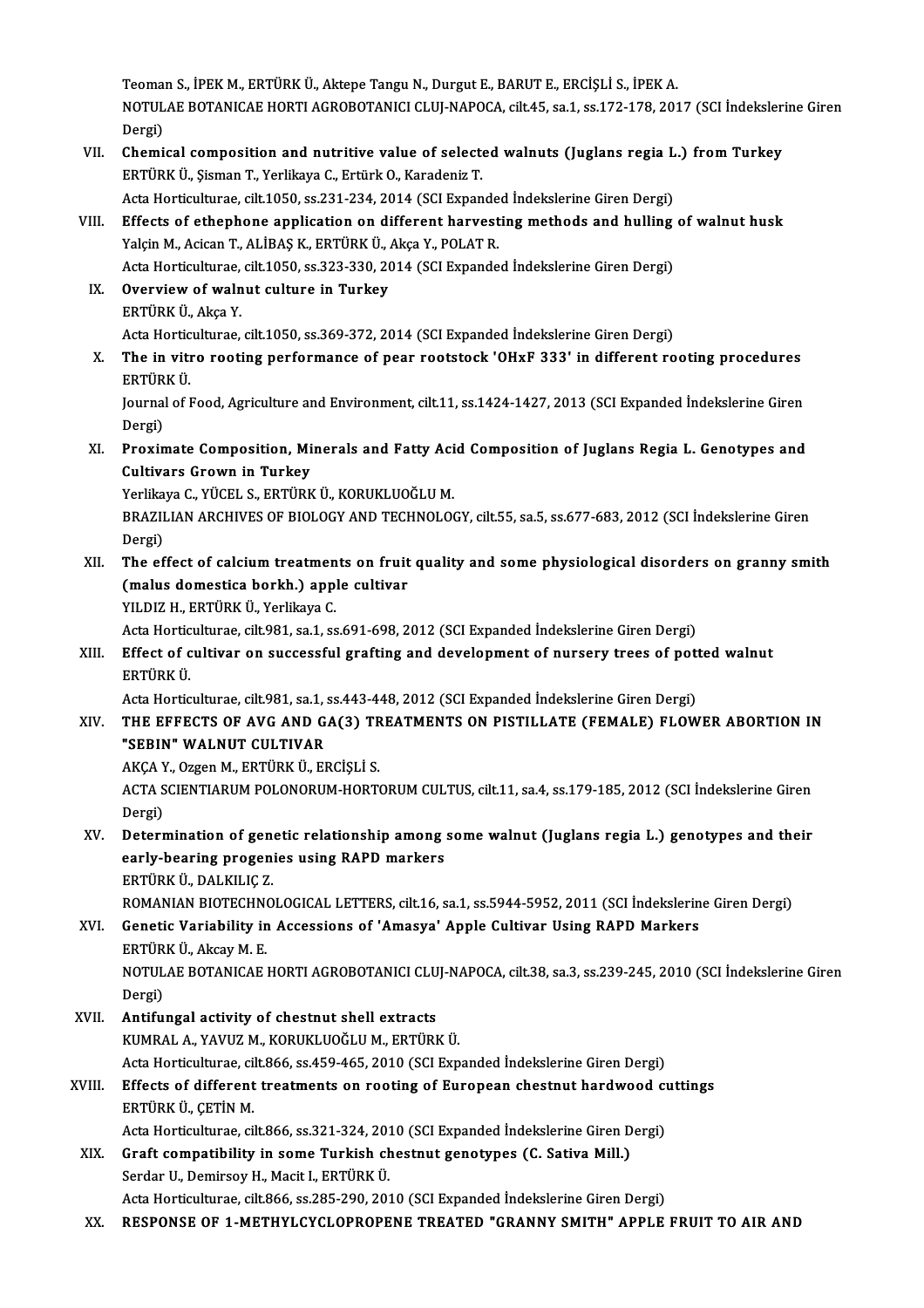|         | <b>CONTROLLED ATMOSPHERE STORAGE CONDITIONS</b>                                                                |
|---------|----------------------------------------------------------------------------------------------------------------|
|         | Akbudak B., Ozer M. H., Erturk Ü., Cavusoglu S.                                                                |
|         | JOURNAL OF FOOD QUALITY, cilt.32, sa.1, ss.18-33, 2009 (SCI Indekslerine Giren Dergi)                          |
| XXI.    | Response of the cherry rootstock to water stress induced in vitro                                              |
|         | Sivritepe N., Erturk Ü., Yerlikaya C., Turkan I., Bor M., Ozdemir F.                                           |
|         | BIOLOGIA PLANTARUM, cilt.52, sa.3, ss.573-576, 2008 (SCI İndekslerine Giren Dergi)                             |
| XXII.   | Effects of different irrigation levels on the vegetative growth, flower bud formation and fruit quality        |
|         | of sweet cherry in western part of Turkey                                                                      |
|         | Demirtas C., ERTÜRK Ü., Yazgan S., CANDOĞAN B. N., Soylu A.                                                    |
|         | JOURNAL OF FOOD AGRICULTURE & ENVIRONMENT, cilt.6, sa.2, ss.173-177, 2008 (SCI Indekslerine Giren Dergi)       |
| XXIII.  | Responses of the cherry rootstock to salinity in vitro                                                         |
|         | Erturk Ü., Sivritepe N., Yerlikaya C., Bor M., Ozdemir F., Turkan I.                                           |
|         | BIOLOGIA PLANTARUM, cilt.51, sa.3, ss.597-600, 2007 (SCI Indekslerine Giren Dergi)                             |
| XXIV.   | Growth and chemical composition of cherry rootstock Gisela 5 cultured under different bicarbonate              |
|         | concentrations in vitro                                                                                        |
|         | Erturk Ü                                                                                                       |
|         | ASIAN JOURNAL OF CHEMISTRY, cilt.19, sa.4, ss.3056-3062, 2007 (SCI Indekslerine Giren Dergi)                   |
| XXV.    | In vitro phytoextraction capacity of blackberry for copper and zinc                                            |
|         | Erturk Ü., Yerlikaya C., Sivritepe N.                                                                          |
|         | ASIAN JOURNAL OF CHEMISTRY, cilt.19, sa.3, ss.2161-2168, 2007 (SCI İndekslerine Giren Dergi)                   |
| XXVI.   | Chemical composition of fruits of some important chestnut cultivars                                            |
|         | Erturk Ü., Mert C., Soylu A.                                                                                   |
|         | BRAZILIAN ARCHIVES OF BIOLOGY AND TECHNOLOGY, cilt.49, sa.2, ss.183-188, 2006 (SCI Indekslerine Giren          |
|         | Dergi)                                                                                                         |
| XXVII.  | Indole derivatives produced by the fungus Colletotrichum acutatum causing lime anthracnose and                 |
|         | postbloom fruit drop of citrus                                                                                 |
|         | Chung K., Shilts T., Erturk Ü., Timmer L., Ueng P.                                                             |
|         | FEMS MICROBIOLOGY LETTERS, cilt.226, sa.1, ss.23-30, 2003 (SCI Indekslerine Giren Dergi)                       |
| XXVIII. | Suitability of cornus mas (cornelian cherry) genotypes and cultiyars for fruit juice                           |
|         | Çopur U., Soylu A., GÜRBÜZ O., Değirmencioğlu N., ERTÜRK Ü.                                                    |
|         | Biotechnology and Biotechnological Equipment, cilt.17, sa.1, ss.176-182, 2003 (SCI Expanded Indekslerine Giren |
|         | Dergi)                                                                                                         |

# Diğer Dergilerde Yayınlanan Makaleler

|    | Diğer Dergilerde Yayınlanan Makaleler                                                             |
|----|---------------------------------------------------------------------------------------------------|
| Ъ. | Evaluation of pomological traits and fatty acid composition of some persian walnut (Juglans regia |
|    | L.) cultivars in Bursa, Turkey                                                                    |
|    | ERTÜRK Ü., YÜCEL S., Koşar D. A., KOŞAR M. B., Akturk H.                                          |
|    | Journal of Nuts, cilt.11, sa.2, ss.109-117, 2020 (Diğer Kurumların Hakemli Dergileri)             |
| Н. | Bazı Ceviz (Juglans regia L.) Çeşitlerinde Dinlenmenin Karşılanması İçin GerekliSoğuklama ve      |
|    | Creablic Tenlemi İktivaslanının Delinlenmesi                                                      |

- Journal of Nuts, cilt.11, sa.2, ss.109-117, 2020 (Dij<br>Bazı Ceviz (Juglans regia L.) Çeşitlerinde Di<br>Sıcaklık Toplamı İhtiyaçlarının Belirlenmesi<br>Caydar C. EPTÜPK Ü Bazı Ceviz (Juglans<br>Sıcaklık Toplamı İht<br>Çavdar G., ERTÜRK Ü.<br>Babas sit 46 sa 2 sal Sıcaklık Toplamı İhtiyaçlarının Belirlenmesi<br>Çavdar G., ERTÜRK Ü.<br>Bahçe, cilt.46, sa.2, ss.57-64, 2017 (Diğer Kurumların Hakemli Dergileri) Çavdar G., ERTÜRK Ü.<br>Bahçe, cilt.46, sa.2, ss.57-64, 2017 (Diğer Kurumların Hakemli Dergileri)<br>III. BURSA KOŞULLARINDA YETİŞTİRİLEN YERLİ VEYABANCI CEVİZ ÇEŞİTLERİNİN<br>MEYVEÖZELLİKI ERİNİN DEĞERLENDİRLI MESİ
- Bahçe, cilt.46, sa.2, ss.57-64, 2017 (Diğer Kurumların<br>BURSA KOŞULLARINDA YETİŞTİRİLEN YERLİ V<br>MEYVEÖZELLİKLERİNİN DEĞERLENDİRİLMESİ<br>FRIJİDEJİ MERT C. Htm Ö. Kaya Q BURSA KOŞULLARINDA YETİŞTİF<br>MEYVEÖZELLİKLERİNİN DEĞERL<br>ERTÜRK Ü., MERT C., Utku Ö., Kaya O.<br>Pahaa cilt 46 ca 2 ca 47 52 2017 (D. MEYVEÖZELLİKLERİNİN DEĞERLENDİRİLMESİ<br>ERTÜRK Ü., MERT C., Utku Ö., Kaya O.<br>Bahçe, cilt.46, sa.2, ss.47-52, 2017 (Diğer Kurumların Hakemli Dergileri) ERTÜRK Ü., MERT C., Utku Ö., Kaya O.<br>Bahçe, cilt.46, sa.2, ss.47-52, 2017 (Diğer Kurumların Hakemli Dergileri)<br>IV. Responses of Grapevines to Two Spotted Spider Mite Mediated Biotic Stres<br>KUMRAL N.A., VERLİKAYA G. SİVRİTER
- Bahçe, cilt.46, sa.2, ss.47-52, 2017 (Diğer Kurumların Hakemli Derg<br>Responses of Grapevines to Two Spotted Spider Mite Media<br>KUMRAL N. A. , YERLİKAYA C., SİVRİTEPE N., ERTÜRK Ü., Kumral A.<br>Journal of Biological Ssiances, 2 Responses of Grapevines to Two Spotted Spider Mite Mediated B<br>KUMRAL N. A. , YERLİKAYA C., SİVRİTEPE N., ERTÜRK Ü., Kumral A.<br>Journal of Biological Sciences, 2017 (Diğer Kurumların Hakemli Dergileri)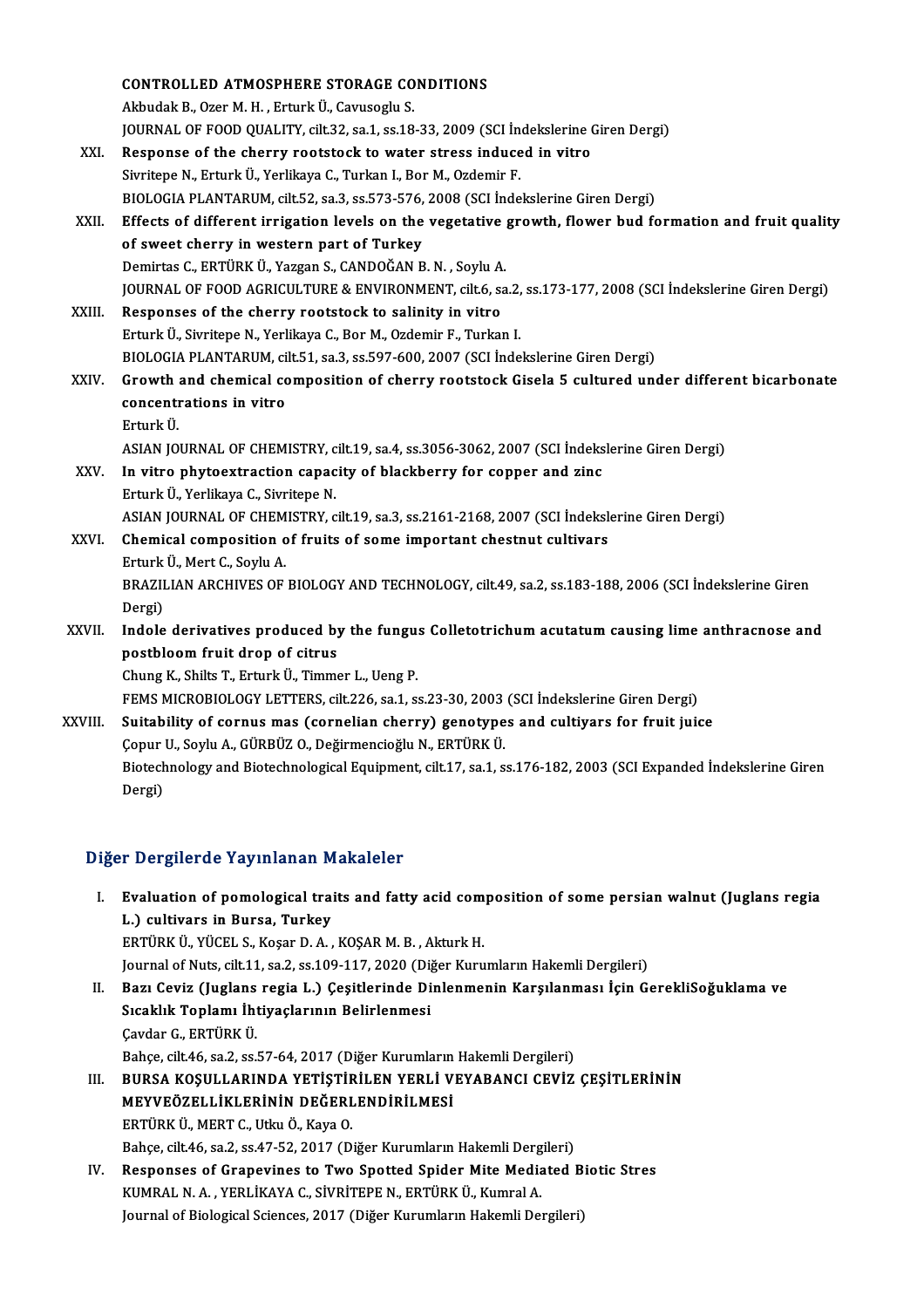- V. Evaluation of Some Domestic and Foreign Walnut Cultivars in the Conditions of Bursa, Turkey<br>FRTÜRK Ü. MERT C. SOVLUA, AKGA V. OKAV E.V. Evaluation of Some Domestic and Foreign W.<br>ERTÜRK Ü., MERT C., SOYLU A., AKÇA Y., OKAY F. Y.<br>PROCEEDINCS OF THE HIPD INTERNATIONAL SYM Evaluation of Some Domestic and Foreign Walnut Cultivars in the Conditions of Bursa, Turkey<br>ERTÜRK Ü., MERT C., SOYLU A., AKÇA Y., OKAY F. Y.<br>PROCEEDINGS OF THE IIIRD INTERNATIONAL SYMPOSIUM ON CUCURBITS, cilt.1050, sa.1, ERTÜRK Ü., MERT C., SOYLU A., AKÇA Y., OKAY F. Y.<br>PROCEEDINGS OF THE IIIRD INTERNATIONAL SYMPOSIUM ON CUCURBITS, cilt.1050, sa.1, ss.123-129, 2014 (Diğer<br>Kurumların Hakemli Dergileri) PROCEEDINGS OF THE IIIRD INTERNATIONAL SYMPOSIUM ON CUCURBITS, cilt.1050, sa.1, ss.123<br>Kurumların Hakemli Dergileri)<br>VI. Ceviz (J.regia L.) meyvesinin hasadında kullanılan farklı yöntemlerin karşılaştırılması<br>VALCIN M. ACI
- Kurumların Hakemli Dergileri)<br>Ceviz (J.regia L.) meyvesinin hasadında kullanılan farklı<br>YALÇIN M., ACICAN T., ALİBAŞ K., SOYLU A., ERTÜRK Ü., AKÇA S.<br>Pahçe silt41 sa 2 ss 12 21 2012 (Diğer Kurumların Hakemli D. Ceviz (J.regia L.) meyvesinin hasadında kullanılan farklı yöntem<br>YALÇIN M., ACICAN T., ALİBAŞ K., SOYLU A., ERTÜRK Ü., AKÇA S.<br>Bahçe, cilt.41, sa.2, ss.13-21, 2012 (Diğer Kurumların Hakemli Dergileri)<br>Bespenses of grapovin Bahçe, cilt.41, sa.2, ss.13-21, 2012 (Diğer Kurumların Hakemli Dergileri)
- YALÇIN M., ACICAN T., ALİBAŞ K., SOYLU A., ERTÜRK Ü., AKÇA S.<br>Bahçe, cilt.41, sa.2, ss.13-21, 2012 (Diğer Kurumların Hakemli Dergileri)<br>VII. Responses of grapevines to Two Spotted Spider Mite mediated biotic stress<br>SİVRİTE Responses of grapevines to Two Spotted Spider Mite mediated biotic stress<br>SİVRİTEPE N., KUMRAL N. A. , ERTÜRK Ü., YERLİKAYA C., KUMRAL A.<br>Journal of Biological Sciences, cilt.9, sa.4, ss.311-318, 2009 (Diğer Kurumların Hak
- VIII. The King Fruit versus Lateral Fruit Thinning Effects on Yield and Fruit Quality in Apple<br>MERT C., ERTÜRK Ü., SOYLU A., ÖZTÜRK Ö. Journal of Biological Sciences, cilt.9, sa.4, ss<br>The King Fruit versus Lateral Fruit Tl<br>MERT C., ERTÜRK Ü., SOYLU A., ÖZTÜRK Ö.<br>INTERNATIONAL JOURNAL OF FRUIT SCIE INTERNATIONAL JOURNAL OF FRUIT SCIENCE, cilt.7, sa.1, ss.37-46, 2007 (Diğer Kurumların Hakemli Dergileri) MERT C., ERTÜRK Ü., SOYLU A., ÖZTÜRK Ö.<br>INTERNATIONAL JOURNAL OF FRUIT SCIENCE, cilt.7, sa.1, ss.37-46, 2007 (Diğer Kurumların Hakemli Dergile<br>IX. Physiological regulation of biosynthesis of phytohormone indole 3 acetic ac
	- INTERNATIONAL JOURNAL OF FRUIT SCIENCE, cilt.7, sa.1, ss.37-46, 2007 (Di<br>Physiological regulation of biosynthesis of phytohormone indole 3<br>derivatives by the citrus fungal pathogen Colletotrichum acutatum<br>SHILTS T, EPTURK Physiological regulation of biosynthe<br>derivatives by the citrus fungal path<br>SHILTS T., ERTÜRK Ü., PATEL N., Chung K.<br>Journal of Biological Sciences, 29 5, 29,205 derivatives by the citrus fungal pathogen Colletotrichum acutatum<br>SHILTS T., ERTÜRK Ü., PATEL N., Chung K.<br>Journal of Biological Sciences., sa.5, ss.205, 2005 (Diğer Kurumların Hakemli Dergileri)<br>Fonksivonal Bir CiderCEVI7 SHILTS T., ERTÜRK Ü., PATEL N., Chung K.<br>Journal of Biological Sciences., sa.5, ss.205<br>X. Fonksiyonel Bir Gıda:CEVİZ<br>YİĞİT A., ERTÜRK Ü., KORUKLUOĞLU M.
	- Journal of Biological Sciences., sa.5, ss.2<br>Fonksiyonel Bir Gıda:CEVİZ<br>YİĞİT A., ERTÜRK Ü., KORUKLUOĞLU M.<br>BAHCE silt 24, sə.1, sə.162, 169, 2005 (F Fonksiyonel Bir Gıda:CEVİZ<br>YİĞİT A., ERTÜRK Ü., KORUKLUOĞLU M.<br>BAHÇE, cilt.34, sa.1, ss.163-169, 2005 (Diğer Kurumların Hakemli Dergileri)<br>Fffest of santralled atmosphare starsga an suality parametare and
- XI. Effect of controlled atmosphere storage on quality parameters and storage period of apple cultivars<br>" Granny Smith" and " Jonagold". BAHÇE, cilt.34, sa.1, ss.163-169, 2005<br>Effect of controlled atmosphere:<br>" Granny Smith" and " Jonagold".<br>AKRUDAK B. ÖZER M. H. ERTÜRK Ü AKBUDAKB.,ÖZERM.H. ,ERTÜRKÜ. **" Granny Smith" and " Jonagold".**<br>AKBUDAK B., ÖZER M. H. , ERTÜRK Ü.<br>Journal of Applied Horticulture, 2004 (Diğer Kurumların Hakemli Dergileri)<br>MM 106 Anası Üzerine Asılı Elma Cesitlerinin Görükle Kesullarındal AKBUDAK B., ÖZER M. H. , ERTÜRK Ü.<br>Journal of Applied Horticulture, 2004 (Diğer Kurumların Hakemli Dergileri)<br>XII. MM 106 Anacı Üzerine Aşılı Elma Çeşitlerinin Görükle Koşullarındaki Verim ve Kalite Özelliklerinin<br>İnge
- **Journal of Applie<br>MM 106 Anaci<br>İncelenmesi II**<br>SOVI II A. EPTÜI MM 106 Anacı Üzerine Aşılı Elma Çeşi<br>İncelenmesi II<br>SOYLU A., ERTÜRK Ü., MERT C., ÖZTÜRK Ö.<br>Uludağ Üniversitesi Zirast Fekültesi Dargis **İncelenmesi II**<br>SOYLU A., ERTÜRK Ü., MERT C., ÖZTÜRK Ö.<br>Uludağ Üniversitesi Ziraat Fakültesi Dergisi, sa.17, ss.57, 2003 (Diğer Kurumların Hakemli Dergileri)

# oludag oniversitesi ziraat rakuitesi bergisi, sa.17, ss.57, zoos (biger Kurumiarin Ha<br>Hakemli Kongre / Sempozyum Bildiri Kitaplarında Yer Alan Yayınlar

| Hakemli Kongre / Sempozyum Bildiri Kitaplarında Yer Alan Yayınlar |                                                                                                                    |  |
|-------------------------------------------------------------------|--------------------------------------------------------------------------------------------------------------------|--|
| L                                                                 | Evaluation of the descriptive characteristics of chesnut                                                           |  |
|                                                                   | SERDAR Ü., Bounous G., ERTÜRK Ü., AKYÜZ B., Fullbright D.                                                          |  |
|                                                                   | VI International Chestnut Symposium, 9 - 13 Ekim 2017, ss.35-44                                                    |  |
| Н.                                                                | <b>EARLY PERFORMANCE OF TWO SOUR CHERRY CULTIVARS GRAFTED ON CLONAL ROOTSTOCKS</b>                                 |  |
|                                                                   | Koşar M. B., Ertürk Ü.                                                                                             |  |
|                                                                   | INTERNATIONAL CONFERENCE ON AGRICULTURAL SCIENCE AND BUSINESS - 2018, Stara Zagora, Bulgaristan, 10                |  |
|                                                                   | - 12 Mayıs 2018, ss 58                                                                                             |  |
| III.                                                              | Evaluation of chestnut genotypes grownn in Düzce vicinity, Turkey                                                  |  |
|                                                                   | ZENGİNBAL H., ERTÜRK Ü.                                                                                            |  |
|                                                                   | 6 th International Chestnut Symposium, Samsun, Türkiye, 9 - 13 Ekim 2017, ss.60                                    |  |
| IV.                                                               | Comparison of using different harvesting methods on walnut's (J. regia l.) Fruit                                   |  |
|                                                                   | YALÇIN M., ALIBAŞ K., ERTÜRK Ü., AKÇA Y.                                                                           |  |
|                                                                   | The Eurasian Agriculture and Natural Sciences Congress 20-23 September 2017, Bişkek, Kıgızistan, 20 - 23 Eylül     |  |
|                                                                   | 2017                                                                                                               |  |
| V.                                                                | Investigation of Heavy Metal Level and Mineral Nutrient Status of Kyrgyzstan Natural Walnut                        |  |
|                                                                   | Populations: Plant and Soil Interactions                                                                           |  |
|                                                                   | ÖZYİĞİT İ. İ. , Uras M. E. , Yalçın İ. E. , SEVEROĞLU Z., DEMİR G., BORKOYEV B., Salıyeva K., YÜCEL S., ERTÜRK Ü., |  |
|                                                                   | SOLAK A.O.                                                                                                         |  |
|                                                                   | The Eurasian Agriculture and Natural Sciences Congress, Kyrgyzstan, 20 - 23 Eylül 2017, cilt.1                     |  |
|                                                                   |                                                                                                                    |  |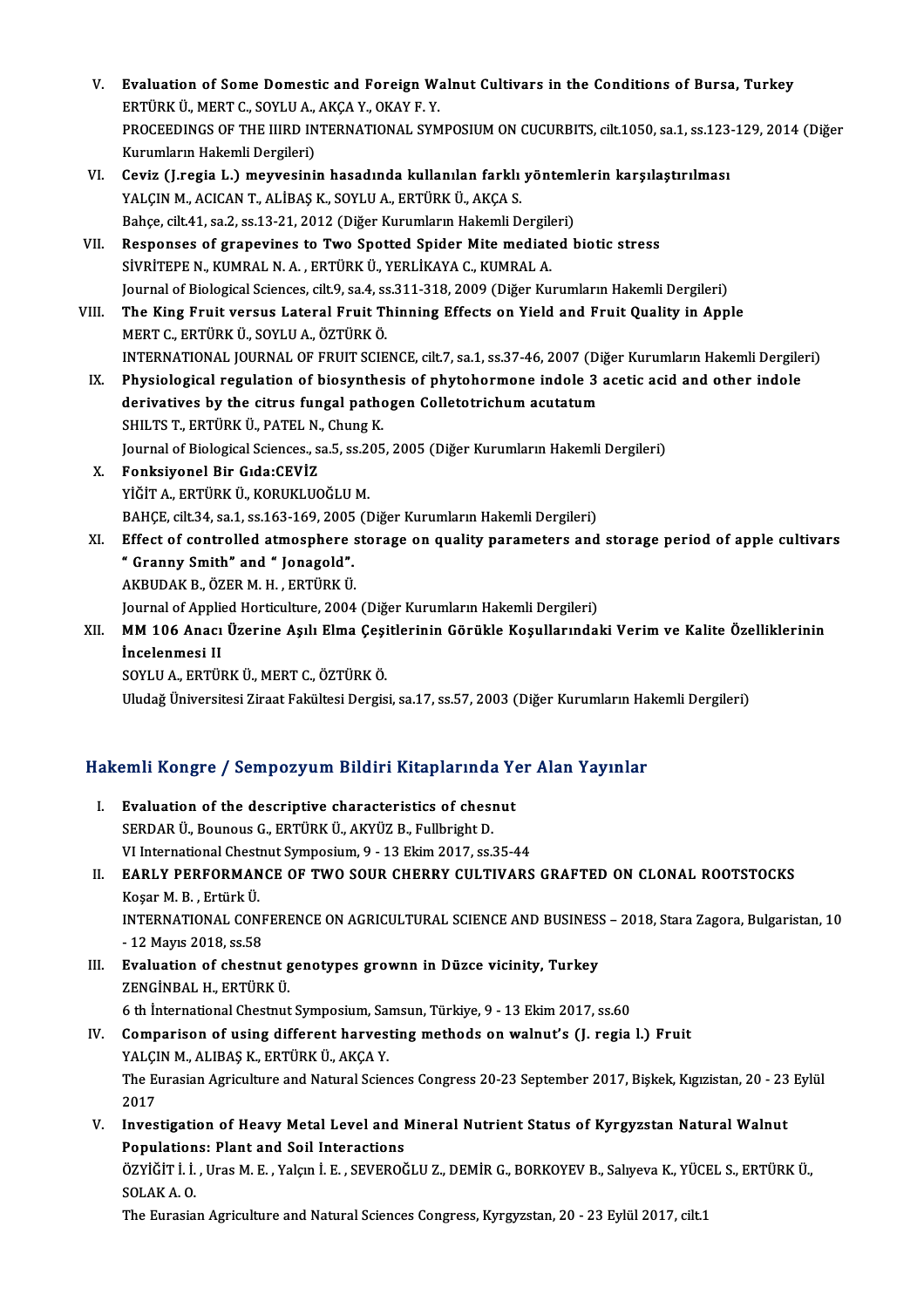Characterization of Walnut Genotypes Selected from Kyrgyzstan's<br>ERTÜRK Ü., Salıyeva K., SEVEROĞLU Z., BORKOYEV B., YÜCEL S., SOLAK A. O.<br>The Euresian Agriculture and Natural Sciences Congress, Kurgyzstan 20, 23 Characterization of Walnut Genotypes Selected from Kyrgyzstan's Walnut-Fru<br>ERTÜRK Ü., Salıyeva K., SEVEROĞLU Z., BORKOYEV B., YÜCEL S., SOLAK A. O.<br>The Eurasian Agriculture and Natural Sciences Congress, Kyrgyzstan, 20 - 2 ERTÜRK Ü., Salıyeva K., SEVEROĞLU Z., BORKOYEV B., YÜCEL S., SOLAK A. O.<br>The Eurasian Agriculture and Natural Sciences Congress, Kyrgyzstan, 20 - 23 Eylül 2017<br>VII. "Fatty Acid Composition ofSome Walnut (Juglans regia L.) The Eurasian Agriculture and Natural Sciences Congr<br>**"Fatty Acid Composition ofSome Walnut (Jugla<br>YÜCEL S., ERTÜRK Ü., Ka S., ÖZYİĞİT İ. İ. , SOLAK A. O.**<br>The Eurasian Agricultureand Natural Sciences Congr. "Fatty Acid Composition ofSome Walnut (Juglans regia L.) Genotyp<br>YÜCEL S., ERTÜRK Ü., Ka S., ÖZYİĞİT İ. İ. , SOLAK A. O.<br>The Eurasian Agricultureand Naturel Sciences Congress, 20 - 23 Eylül 2017<br>Bazı yorli ve Yahancı seviz YÜCEL S., ERTÜRK Ü., Ka S., ÖZYİĞİT İ. İ. , SOLAK A. O.<br>The Eurasian Agricultureand Naturel Sciences Congress, 20 - 23 Eylül 2017<br>VIII. Bazı yerli ve Yabancı ceviz çeşitlerinin Bursa ekolojik koşullarındaki Performansları. The Eurasian Agricultureand<br>Bazı yerli ve Yabancı ceviz<br>ERTÜRK Ü., MERT C., AKÇA Y.<br>III Illusal Ceviz Somnozunmu Bazı yerli ve Yabancı ceviz çeşitlerinin Bursa ekolojik koşull<br>ERTÜRK Ü., MERT C., AKÇA Y.<br>III.Ulusal Ceviz Sempozyumu, Bolu, Türkiye, 13 - 15 Ekim 2016, cilt.1<br>Chamical Campositian and Nutritiya Value of Salastad Walpu ERTÜRK Ü., MERT C., AKÇA Y.<br>III.Ulusal Ceviz Sempozyumu, Bolu, Türkiye, 13 - 15 Ekim 2016, cilt.1<br>IX. Chemical Composition and Nutritive Value of Selected Walnuts Juglans regia from Turkey<br>ERTÜRK Ü. VERLİKAYA C. KARADE III.Ulusal Ceviz Sempozyumu, Bolu, Türkiye, 13 - 15 Ekim 2016, ci<br>Chemical Composition and Nutritive Value of Selected Wa<br>ERTÜRK Ü., YERLİKAYA C., KARADENİZ T., ŞİSMAN T., ERTURK Ö.<br>VII. International Walnut Sumnosium 20 -Chemical Composition and Nutritive Value of Selected<br>ERTÜRK Ü., YERLİKAYA C., KARADENİZ T., ŞİSMAN T., ERTUR<br>VII. International Walnut Symposium, 20 - 23 Temmuz 2013<br>Effect of Ethenben Annlisation en en Different Herve ERTÜRK Ü., YERLİKAYA C., KARADENİZ T., ŞİSMAN T., ERTURK Ö.<br>13 VII. International Walnut Symposium, 20 - 23 Temmuz 2013<br>20 X. Effect of Ethephon Application on on Different Harvesting Methods and Hulling of Walnut Husk Yalçın M., Acıcan T., ALİBAŞ K., ERTÜRK Ü., AKÇA Y. Effect of Ethephon Application on on Different Harve:<br>Yalçın M., Acıcan T., ALİBAŞ K., ERTÜRK Ü., AKÇA Y.<br>VII. International Walnut Symposium, 20 - 23 Temmuz 2013<br>Quenview of Walnut Culture in Turkey. Yalçın M., Acıcan T., ALİBAŞ K., ERTÜRK Ü., A<br>VII. International Walnut Symposium, 20 - 2<br>XI. Overview of Walnut Culture in Turkey VII. International W<br>**Overview of Walı**<br>ERTÜRK Ü., Akca Y.<br><sup>7th International W</sup> 7th International Walnut Culture in Turkey<br>1997 - ERTÜRK Ü., Akca Y.<br>1998 - The International Walnut Symposium, Taiyuan, Cin, 20 - 23 Temmuz 2013, cilt.1050, ss.369-372 ERTÜRK Ü., Akca Y.<br>7th International Walnut Symposium, Taiyuan, Çin, 20 - 23 Temmuz 2013, cilt.1050, ss.369-372<br>XII. Chemical Composition and Nutritive Value of Selected Walnuts (Juglans regia L.) from Turkey<br>Frival: <sup></sup> 7th International Walnut Symposium, Taiyuan, Çin, 20 -<br>Chemical Composition and Nutritive Value of Sele<br>Erturk Ü., Sisman T., Yerlikaya C., Erturk O., Karadeniz T.<br>7th International Walnut Symposium, Tairuan, Cin, 20 Chemical Composition and Nutritive Value of Selected Walnuts (Juglans regia L.) fro<br>Erturk Ü., Sisman T., Yerlikaya C., Erturk O., Karadeniz T.<br>7th International Walnut Symposium, Taiyuan, Çin, 20 - 23 Temmuz 2013, cilt.10 Erturk Ü., Sisman T., Yerlikaya C., Erturk O., Karadeniz T.<br>7th International Walnut Symposium, Taiyuan, Çin, 20 - 23 Temmuz 2013, cilt.1050, ss.231-234<br>XIII. Evaluation of some domestic and foreing walnut cultivars in the 7th International Walnut Symposium, Taiyuan, Çin, 20 - 23 Temmuz 2013, cilt.1050, ss.231-234 Evaluation of some domestic and foreing walnut cultivars in the the<br>ERTÜRK Ü., MERT C., SOYLU A., AKÇA Y., OKAY F. Y.<br>VII. International Walnut Symposium .Fenyang, Çin., 20 - 23 Temmuz 2013<br>Effects of Ethenhone Annlisstien ERTÜRK Ü., MERT C., SOYLU A., AKÇA Y., OKAY F. Y.<br>VII. International Walnut Symposium .Fenyang, Çin., 20 - 23 Temmuz 2013<br>XIV. Effects of Ethephone Application on Different Harvesting Methods and Hulling of Walnut Husk<br>Val VII. International Walnut Symposium .Fenyang, Çin., 20<br>Effects of Ethephone Application on Different Ha<br>Yalcin M., Acican T., Alibas K., Erturk Ü., Akca Y., Polat R.<br>7th International Walnut Symposium .Tairuan Cin. 20 Effects of Ethephone Application on Different Harvesting Methods and Hulling of W:<br>Yalcin M., Acican T., Alibas K., Erturk Ü., Akca Y., Polat R.<br>7th International Walnut Symposium, Taiyuan, Çin, 20 - 23 Temmuz 2013, cilt.1 Yalcin M., Acican T., Alibas K., Erturk Ü., Akca Y., Polat R.<br>7th International Walnut Symposium, Taiyuan, Çin, 20 - 23 Temmuz 2013, cilt.1050, ss.323-329<br>XV. Evaluation of Some Domestic and Foreign Walnut Cultivars in 7th International Walnut Symposium, Taiyuan, Çin, 20 - 23 Temmuz 2013, cilt.1050, ss.323-329<br>**Evaluation of Some Domestic and Foreign Walnut Cultivars in the Conditions of Bur**<br>Erturk Ü., Mert C., Soylu A., Akca Y., Okay Y Evaluation of Some Domestic and Foreign Walnut Cultivars in the Conditions of Bur:<br>Erturk Ü., Mert C., Soylu A., Akca Y., Okay Y.<br>7th International Walnut Symposium, Taiyuan, Çin, 20 - 23 Temmuz 2013, cilt.1050, ss.123-129 Erturk Ü., Mert C., Soylu A., Akca Y., Okay Y.<br>7th International Walnut Symposium, Taiyuan, Çin, 20 - 23 Temmuz 2013, cilt.<br>XVI. Susceptibility of Some Turkish Chestnut Cultivars to Chestnut Blight.<br>TEZCAN H. EDTÜRK Ü. AKC TEZCAN H., ERTÜRK Ü., AKÇA Y.<br>II. European Congress on Chestnut., 9 - 12 Ekim 2013 Susceptibility of Some Turkish Chestnut Cultival<br>TEZCAN H., ERTÜRK Ü., AKÇA Y.<br>II. European Congress on Chestnut., 9 - 12 Ekim 2013<br>Effect of museuphiral fungi on grafted nuncour y XVII. Effect of mycorrhizal fungi on grafted nursery plant in chestnut. II. European Congress on Chestnut., 9 - 12 Ekim 2013<br>Effect of mycorrhizal fungi on grafted nursery pla<br>ERTÜRK Ü., DALKILIÇ Z., SERDAR Ü., çavdar G., Aybar D.<br>H. European Congress on Chestnut, 0, 12 Ekim 2012 Effect of mycorrhizal fungi on grafted nursery p<br>ERTÜRK Ü., DALKILIÇ Z., SERDAR Ü., çavdar G., Aybar<br>II. European Congress on Chestnut., 9 - 12 Ekim 2013<br>Ürümlanda SO2 fümisasyanu vs. muhafara sünas II. European Congress on Chestnut, 9 - 12 Ekim 2013<br>XVIII. Üzümlerde SO2 fümigasyonu ve muhafaza süresine bağlı olarak epikutikular vaks tabakasında(yüzey mumunda) meydana gelen değişimler. SİVRİTEPE N., MERT C., ERTÜRK Ü., TÜRKBEN C. Türkiye 8. Bağcılık ve Teknolojileri Sempozyumu., Türkiye, 25 - 28 Eylül 2013 SİVRİTEPE N., MERT C., ERTÜRK Ü., TÜRKBEN C.<br>Türkiye 8. Bağcılık ve Teknolojileri Sempozyumu., Türkiye, 25 - 28 Eylül 2013<br>XIX. Effect of Variety on Successful Grafting and Development of Nursery Trees of Potted Walnut Türkiye 8. l<br><mark>Effect of V</mark><br>ERTÜRK Ü.<br>Sesend Pel Effect of Variety on Successful Grafting and Development of Nurs<br>ERTÜRK Ü.<br>Second Balkan Symposium on Fruit Growing Romanya., 5 - 07 Eylül 2011<br>Effect of Cultiver on Sussessful Crefting and Development of Nur ERTÜRK Ü.<br>Second Balkan Symposium on Fruit Growing Romanya., 5 - 07 Eylül 2011<br>XX. Effect of Cultivar on Successful Grafting and Development of Nursery Trees of Potted Walnut<br>Frivrk Ü Second B<br>**Effect of**<br>Erturk Ü.<br><sup>2nd Bollr</sup> Effect of Cultivar on Successful Grafting and Development of Nursery Trees of Potted<br>Erturk Ü.<br>2nd Balkan Symposium on Fruit Growing, Pitesti, Romanya, 5 - 07 Eylül 2011, cilt.981, ss.443-447<br>The Effect of Colsium Treatmen Erturk Ü.<br>2nd Balkan Symposium on Fruit Growing, Pitesti, Romanya, 5 - 07 Eylül 2011, cilt.981, ss.443-447<br>XXI. The Effect of Calcium Treatments on Fruit Quality and Some Physiological Disorders on Granny 2nd Balkan Symposium on Fruit Growing, Pitesti, Romanya, 5 - 07 Eylül 2011, cilt.981, ss.443-447<br>The Effect of Calcium Treatments on Fruit Quality and Some Physiological Disorders o<br>Smith (Malus Domestica Borkh.) Apple Cul Smith (Malus Domestica Borkh.) Apple Cultivar 2nd Balkan Symposium on Fruit Growing, Pitesti, Romanya, 5 - 07 Eylül 2011, cilt.981, ss.691-697 XXII. Böğürtlenlerde Kurağa Dayanımın İn Vitro Koşullarda Belirlenmesi.

VI. Characterization of Walnut Genotypes Selected from Kyrgyzstan's Walnut-Fruit Forests<br>EPTÜPK Ü. Selveya K. SEVEROČLU Z. POPKOVEV P. VÜCEL S. SOLAKA O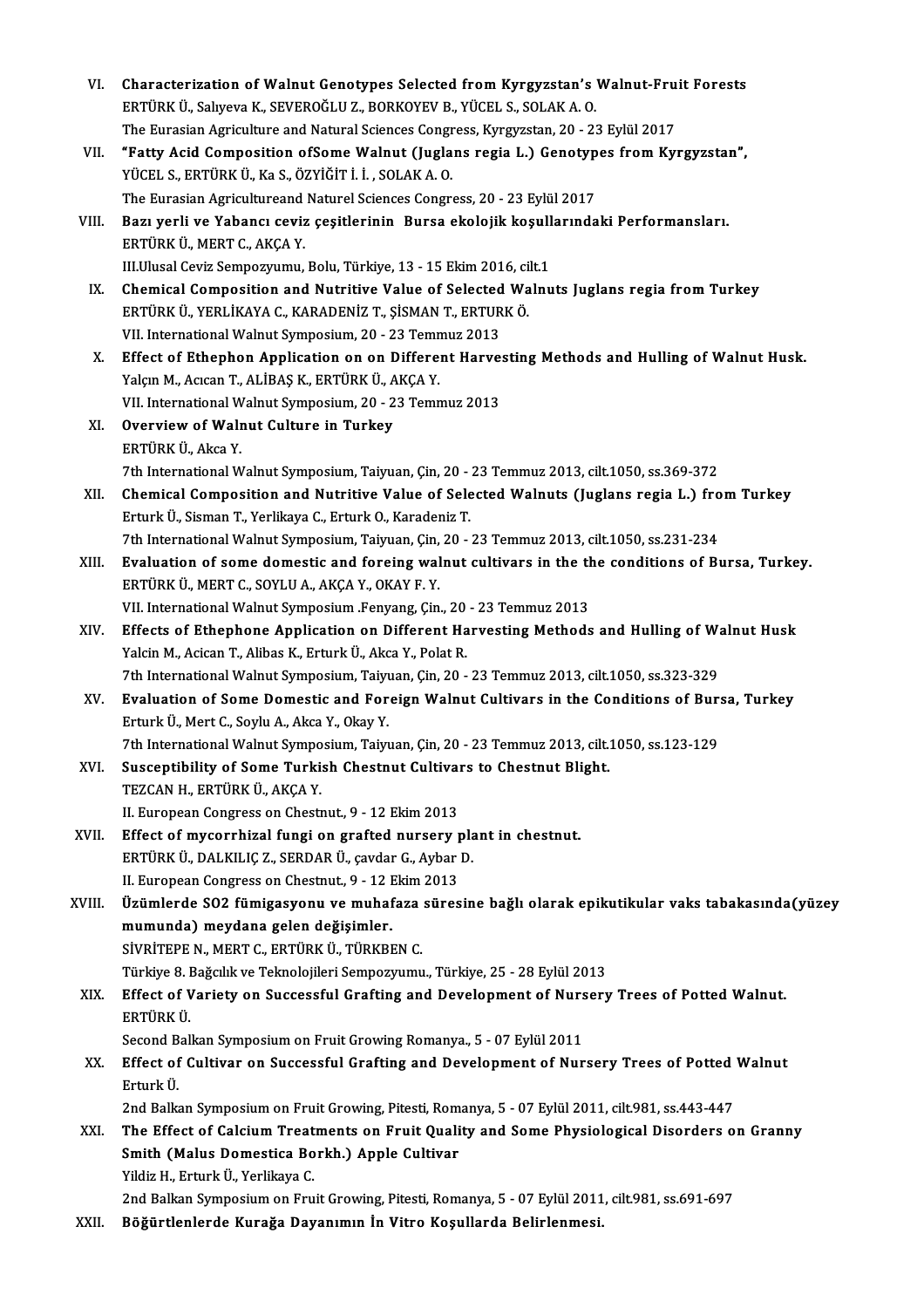ERTÜRKÜ.,SİVRİTEPEN.,YERLİKAYAC. ERTÜRK Ü., SİVRİTEPE N., YERLİKAYA C.<br>IV. Ulusal Üzümsü Meyveler Sempozyumu, Türkiye, 3 - 05 Ekim 2012<br>Böğüntlanda Basin Naksanlığı ve Tur Strasi Etkilesiminin İn V ERTÜRK Ü., SİVRİTEPE N., YERLİKAYA C.<br>IV. Ulusal Üzümsü Meyveler Sempozyumu, Türkiye, 3 - 05 Ekim 2012<br>XXIII. Böğürtlende Besin Noksanlığı ve Tuz Stresi Etkileşiminin İn Vitro Koşullarda Belirlenmesi.<br>SİVRİTERE N. ERTÜ IV. Ulusal Üzümsü Meyveler Sempozyum<br>Böğürtlende Besin Noksanlığı ve Tu<br>SİVRİTEPE N., ERTÜRK Ü., YERLİKAYA C.<br>IV. Ulusal Üzümsü Meyveler Sempozyum Böğürtlende Besin Noksanlığı ve Tuz Stresi Etkileşiminin İn V<br>SİVRİTEPE N., ERTÜRK Ü., YERLİKAYA C.<br>IV. Ulusal Üzümsü Meyveler Sempozyumu, Türkiye, 3 - 05 Ekim 2012<br>Influence of muserrhiral fungi and liquid organis fertili SİVRİTEPE N., ERTÜRK Ü., YERLİKAYA C.<br>IV. Ulusal Üzümsü Meyveler Sempozyumu, Türkiye, 3 - 05 Ekim 2012<br>XXIV. Influence of mycorrhizal fungi and liquid organic fertilizer on the mineral nutrition and growth of IV. Ulusal Üzümsü Meyveler Sempozyumu, Türkiye, 3 - 05 Ekim 2012<br>Influence of mycorrhizal fungi and liquid organic fertilizer o<br>chestnut seedlings.<br>MERT C., CANSEV A., ERTÜRK Ü., yerlikaya C. Influence of mycorrhizal fungi and liqu:<br>chestnut seedlings.<br>MERT C., CANSEV A., ERTÜRK Ü., yerlikaya C.<br>Eifth International Chestnut Symnosium Wes Fifth International Chestnut Symposium, West Virginia, Amerika Birleşik Devletleri, 4 - 08 Ağustos 2012, ss.36 MERT C., CANSEV A., ERTÜRK Ü., yerlikaya C.<br>Fifth International Chestnut Symposium, West Virginia, Amerika Birleşik Dev<br>XXV. Cevizlerde farklı çöğür anacı kaynaklarının gelişim performansları<br>ERTÜRK Ü. MERT C. SENCÜL E Fifth International Chestnut Sym<br>Cevizlerde farklı çöğür anac<br>ERTÜRK Ü., MERT C., ŞENGÜL E.<br>Türkiye VI Ulysel Bebee Bitkileri Cevizlerde farklı çöğür anacı kaynaklarının gelişim performansları<br>ERTÜRK Ü., MERT C., ŞENGÜL E.<br>Türkiye VI Ulusal Bahçe Bitkileri Kongresi, Şanlıurfa, Türkiye, 4 - 08 Ekim 2011<br>Bazı Yarli ve Yahangı Caviz Cesitlerinin Yan ERTÜRK Ü., MERT C., ŞENGÜL E.<br>Türkiye VI Ulusal Bahçe Bitkileri Kongresi, Şanlıurfa, Türkiye, 4 - 08 Ekim 2011<br>XXVI. Bazı Yerli ve Yabancı Ceviz Çeşitlerinin Yaprak Kalınlığı ve Stoma Yoğunluklarının Belirlenmesi. ERTÜRKÜ.,MERTC.,ŞENGÜL E. Bazı Yerli ve Yabancı Ceviz Çeşitlerinin Yaprak Kalınlığı ve Sto<br>ERTÜRK Ü., MERT C., ŞENGÜL E.<br>Türkiye VI. Ulusal Bahçe Bitkileri Kongresi, Türkiye, 4 - 08 Ekim 2011<br>Influence of lang sold stanage period en sarbohyduste, s ERTÜRK Ü., MERT C., ŞENGÜL E.<br>Türkiye VI. Ulusal Bahçe Bitkileri Kongresi, Türkiye, 4 - 08 Ekim 2011<br>XXVII. Influence of long cold storage period on carbohydrate, sugar, protein, moisture content of raw and<br>hoiled shes Türkiye VI. Ulusal Bahçe<br>Influence of long cold<br>boiled chestnut fruits<br>EPTÜPLÜ MEPT C-TÜE Influence of long cold storage<br>boiled chestnut fruits<br>ERTÜRK Ü., MERT C., TÜRKBEN C.<br>Second Ballian Sumnesium on Emi boiled chestnut fruits<br>ERTÜRK Ü., MERT C., TÜRKBEN C.<br>Second Balkan Symposium on Fruit Growing, Pitesti, Romanya, 5 - 07 Eylül 2011 ERTÜRK Ü., MERT C., TÜRKBEN C.<br>Second Balkan Symposium on Fruit Growing, Pitesti, Romanya, 5 - 07 Eylül 2011<br>XXVIII. Influence of Long Frozen Storage Period on Carbohydrate Sugar, Protein and Starch Content of Raw<br> Second Balkan Symposium on I<br>Influence of Long Frozen St<br>and Boiled Chestnut Fruits.<br>EPTÜPK Ü. MEPT C. TÜPKPEN Influence of Long Frozen Stor<br>and Boiled Chestnut Fruits.<br>ERTÜRK Ü., MERT C., TÜRKBEN C.<br>Second Balkan Sumnesium on Eru and Boiled Chestnut Fruits.<br>ERTÜRK Ü., MERT C., TÜRKBEN C.<br>Second Balkan Symposium on Fruit Growing, 5 - 07 Eylül 2011<br>Effects of Different Treatments on Booting of European ERTÜRK Ü., MERT C., TÜRKBEN C.<br>Second Balkan Symposium on Fruit Growing, 5 - 07 Eylül 2011<br>XXIX. Effects of Different Treatments on Rooting of European Chestnut Hardwood Cuttings<br>Erturk Ü. Cetin M Second Balkan Syr<br>**Effects of Differ**<br>Erturk Ü., Cetin M.<br>1st European Con Effects of Different Treatments on Rooting of European Chestnut Hardwood Cuttings<br>Erturk Ü., Cetin M.<br>1st European Congress on Chestnut-Castanea, Cuneo, İtalya, 13 - 16 Ekim 2009, cilt.866, ss.321-324<br>Antifungal Activity o Erturk Ü., Cetin M.<br>1st European Congress on Chestnut - Castanea, Cur<br>XXX. **Antifungal Activity of Chestnut Shell Extracts**<br>Kumral A., Yavuz M., Korukluoglu M., Erturk Ü. 1st European Congress on Chestnut - Castanea, Cuneo, İtalya, 13 - 16 Ekim 2009, cilt.866, ss.321-324 Antifungal Activity of Chestnut Shell Extracts<br>Kumral A., Yavuz M., Korukluoglu M., Erturk Ü.<br>1st European Congress on Chestnut - Castanea, Cuneo, İtalya, 13 - 16 Ekim 2009, cilt.866, ss.459-465<br>Antifungal astivity of shes Kumral A., Yavuz M., Korukluoglu M., Erturk Ü.<br>1st European Congress on Chestnut - Castanea, Cu<br>XXXI. Antifungal activity of chestnut shell extracts<br>EUMBAL A. YAVUZ M. FOBUKLUOČLU M. ERTÜBE 1st European Congress on Chestnut - Castanea, Cuneo<br>Antifungal activity of chestnut shell extracts<br>KUMRAL A., YAVUZ M., KORUKLUOĞLU M., ERTÜRK Ü.<br>Asta Hartisulturae 12, 16 Ekim 2009, 88 459 465 Antifungal activity of chestnut shell extracts<br>KUMRAL A., YAVUZ M., KORUKLUOĞLU M., ERTÜRI<br>Acta Horticulturae, 13 - 16 Ekim 2009, ss.459-465<br>Peru Ürüm Cesitlerinin Vüzey Mumunun Enik KUMRAL A., YAVUZ M., KORUKLUOĞLU M., ERTÜRK Ü.<br>Acta Horticulturae, 13 - 16 Ekim 2009, ss.459-465<br>XXXII. Bazı Üzüm Çeşitlerinin Yüzey Mumunun Epikutikular Wax Kimyasal Yapısı ve yüzey Morfolojisinin<br>Belirlenmesi 2009 Acta Horticulturae, 13<br>Bazı Üzüm Çeşitleri<br>Belirlenmesi 2009<br>Tünkpen C-sivnime TÜRKBENC.,SİVRİTEPEN.,ERTÜRKÜ. Belirlenmesi 2009<br>TÜRKBEN C., SİVRİTEPE N., ERTÜRK Ü.<br>Türkiye 7. Bağcılık ve Teknolojileri Sempozyumu, Manisa, Türkiye, 5 - 09 Ekim 2009, ss.33<br>Begi ürüm sesitlerinin yüzey mumunun (enilyıtılmlar yıcı), kimyasal yanısı ye TÜRKBEN C., SİVRİTEPE N., ERTÜRK Ü.<br>Türkiye 7. Bağcılık ve Teknolojileri Sempozyumu, Manisa, Türkiye, 5 - 09 Ekim 2009, ss.33<br>XXXIII. Bazı üzüm çeşitlerinin yüzey mumunun (epikutikular wax) kimyasal yapısı ve yüzey mor Türkiye 7. Bağ<br><mark>Bazı üzüm çe</mark><br>belirlenmesi<br>siypi<del>r</del>epe n Bazı üzüm çeşitlerinin yüzey mumunun (e<sub>l</sub><br>belirlenmesi<br>SİVRİTEPE N., TÜRKBEN C., ERTÜRK Ü., MERT C.<br>Türkiye 7. Beğelli ve Telmelejileri Semnezumun belirlenmesi<br>SİVRİTEPE N., TÜRKBEN C., ERTÜRK Ü., MERT C.<br>Türkiye 7. Bağcılık ve Teknolojileri Sempozyumu, Manisa, Türkiye, 5 - 09 Ekim 2009, ss.33 SİVRİTEPE N., TÜRKBEN C., ERTÜRK Ü., MERT C.<br>Türkiye 7. Bağcılık ve Teknolojileri Sempozyumu, Manisa, Türkiye, 5 - 09 Ekim 2009, ss.33<br>XXXIV. MM 106 anacı üzerine aşılı elma çeşitlerinin Görükle koşullarındaki verim ve Türkiye 7. Bağcı<br>MM 106 anacı<br>incelenmesi II<br>SOVULA EPTÜ MM 106 anacı üzerine aşılı elma çeşit<br>incelenmesi II<br>SOYLU A., ERTÜRK Ü., MERT C., ÖZTÜRK Ö.<br>Türkiye IV. Ulusel Babse Bitkileri Konsresi incelenmesi II<br>SOYLU A., ERTÜRK Ü., MERT C., ÖZTÜRK Ö.<br>Türkiye IV. Ulusal Bahçe Bitkileri Kongresi, Antalya, Türkiye, 8 - 12 Eylül 2003, ss.282-284<br>A. researeb en santralled etmesnbere (CA), starase of sv. "Elstar" en reet SOYLU A., ERTÜRK Ü., MERT C., ÖZTÜRK Ö.<br>Türkiye IV. Ulusal Bahçe Bitkileri Kongresi, Antalya, Türkiye, 8 - 12 Eylül 2003, ss.282-284<br>XXXV. A research on controlled atmosphere (CA) storage of cv. "Elstar" on rootstock o Türkiye IV. Ulusal Bahçe Bitkil<br>A research on controlled a<br>Akbudak B., Ozer M., Erturk Ü.<br>Besthawest Unlimited Interna A research on controlled atmosphere (CA) storage of cv. "Elstar" on rootstock of MM 1<br>Akbudak B., Ozer M., Erturk Ü.<br>Postharvest Unlimited International Conference, Leuven, Belçika, 11 - 14 Haziran 2002, ss.657-663<br>Quality Akbudak B., Ozer M., Erturk Ü.<br>Postharvest Unlimited International Conference, Leuven, Belçika, 11 - 14 Haziran 2002, ss.657-663<br>XXXVI. Quality changes of some apple cultivars stored in normal atmosphere for long periods Postharvest Unlimited Interna<br>**Quality changes of some ap<br>Erturk Ü., Akbudak B., Ozer M.**<br>Posthawyat Unlimited Interna Quality changes of some apple cultivars stored in normal atmosphere for long periods<br>Erturk Ü., Akbudak B., Ozer M.<br>Postharvest Unlimited International Conference, Leuven, Belçika, 11 - 14 Haziran 2002, ss.665-672

XXXVII. Physical and biochemical changes during controlled atmosphere (CA) storage of cv. Granny Smith